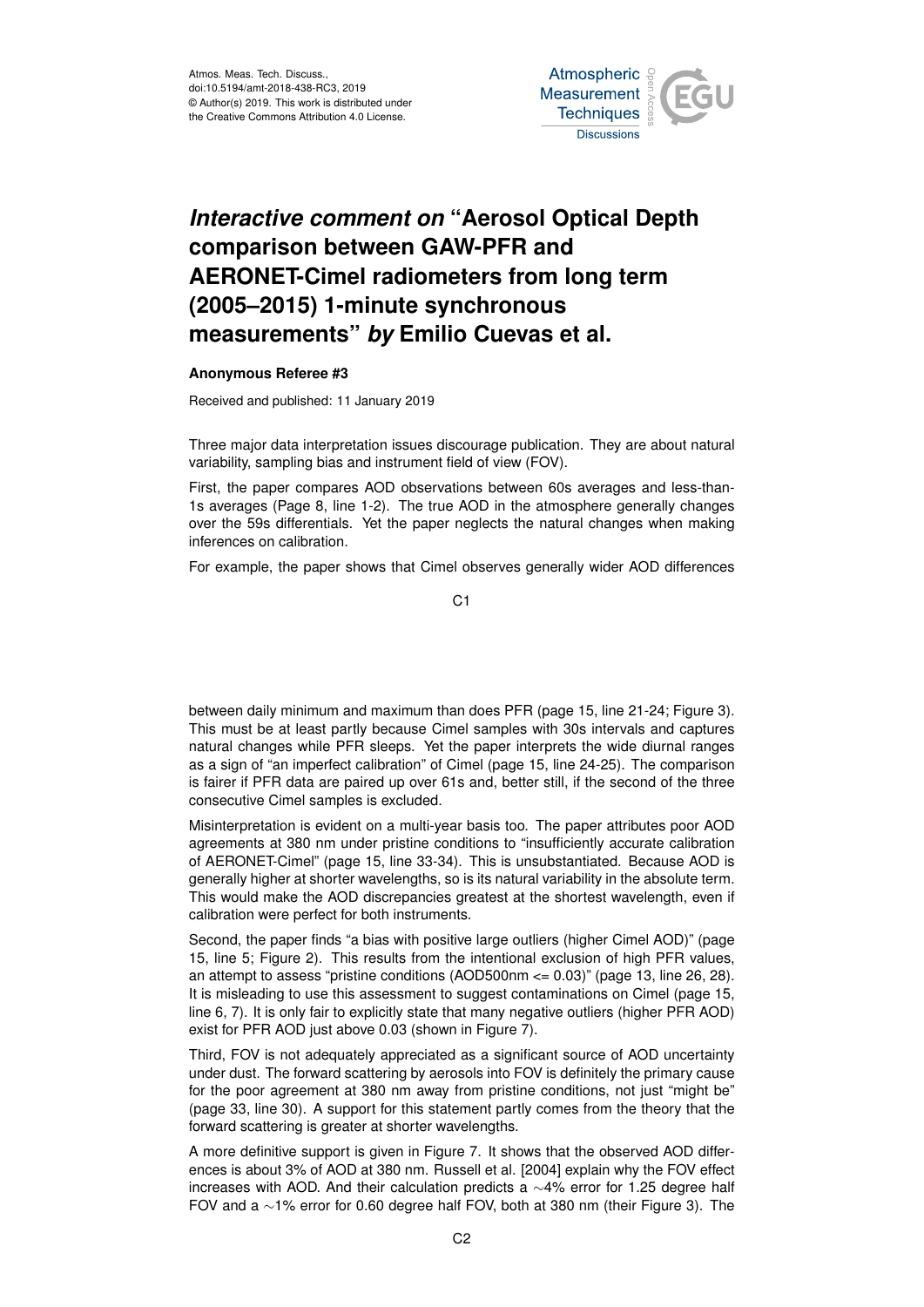difference, ∼3%, is similar to Figure 7. It is incorrect to assign "an insufficient[ly] accurate calibration of AERONET-Cimel in this channel" as "the most likely cause" (page 32, line 9) of the observed differences (page 32, line 9). Such errors would not increase with AOD.

FOV will remain as a source of uncertainty even if the adjustments are made for it. Because the FOV is much wider, the adjustments are greater for PFR than for Cimel. So is the uncertainty in them. Thus, other things being equal, the PFR is destined to be more erroneous than Cimel. It is incorrect to hold both instruments equally responsible for the resulting AOD discrepancies (page 34, line 8-9).

Also, the FOV-related uncertainty leads to a question as to why "WMO defines the PFR FOV as the recommended one for sun radiometers" (page 33, line 24-25). The quoted statement is not explained. Forward scattering into the FOV constitutes a deviation from the condition to which Beer's law pertains – a deviation that should be minimized, not recommended. Nor is the statement supported by a citation. To be sure, WMO (2007) recommends that the WORCC be designated the primary WMO Reference Centre for OD measurements, as referenced in page 2, line 24-26. But the WMO report does not mention a specific instrument, let alone support the PFR-specific statement.

Meanwhile, there are a few reasons to encourage resubmission. The topic is important, given how widely ground-based sunphotometers are used in climate science and satellite validation. The data are abundant. Careful and useful pieces of discussion are provided regarding the impact of unattended operations (page 3, line 18-21) and the implications for other measurement sites (page 24, line 4).

Authors are encouraged to consider the following suggestions and comments, in addition to the major issues raised above, prior to resubmission.

Page 2, line 16. Skynet with PREDE instruments is worth mentioning as another ground-based sunphotometer/sky-radiometer network. [Takamura, T., and T. Nakajima, Overview of SKYNET and its activities, Opt. Pura Apl. 37, 3303-3308, 2004.,

C3

http://atmos3.cr.chiba-u.jp/skynet/index.html]. Skynet has about as many stations as GAW-PFR does.

Page 4, line 32. Separate vice from versa.

Page 5, line 1. Insert something like "Dust provides a good test on the treatment of the forward scattering into the field of view."

Page 5, line 14. The precise sun-tracking enabled by a quad detector should be mentioned somewhere in this paragraph for Cimel. Sun tracker is only described for PFR (page 6, line 1).

Page 5, line 27. Is there a reference on the instrument response over the field of view, especially over the 0.7 degree "slope" (Table1)?

Page 5, line 28. Replace significant with significantly.

Page 6, line 1. Replace the second comma with a period.

Page 6, line 4-7. The air mass dependence of uncertainty is worth mentioning here, since radiometric calibration is the primary concern of this paper.

Page 6, line17. Make 0 subscript, as in line 16.

Table 1. What does "No specific Sun tracker" mean? What does "Sun tracker robot" refer to? Replace "long-term" with 6 months, as described in page 6, line 18. Replace "2-3 months" with 3-4 months as described in page 6, line 16.

Page 6, line 21. Provide references that detail the data processing protocol, preferably including Langley plots, for each instrument.

Page 6, line 24. Break down the second word.

Page 7, line 8. Drop "s" from corresponds, since the word data is used as plural in the preceding sentence.

Page 7, line 5. Replace criterium with criterion or criteria. Note that the plural, if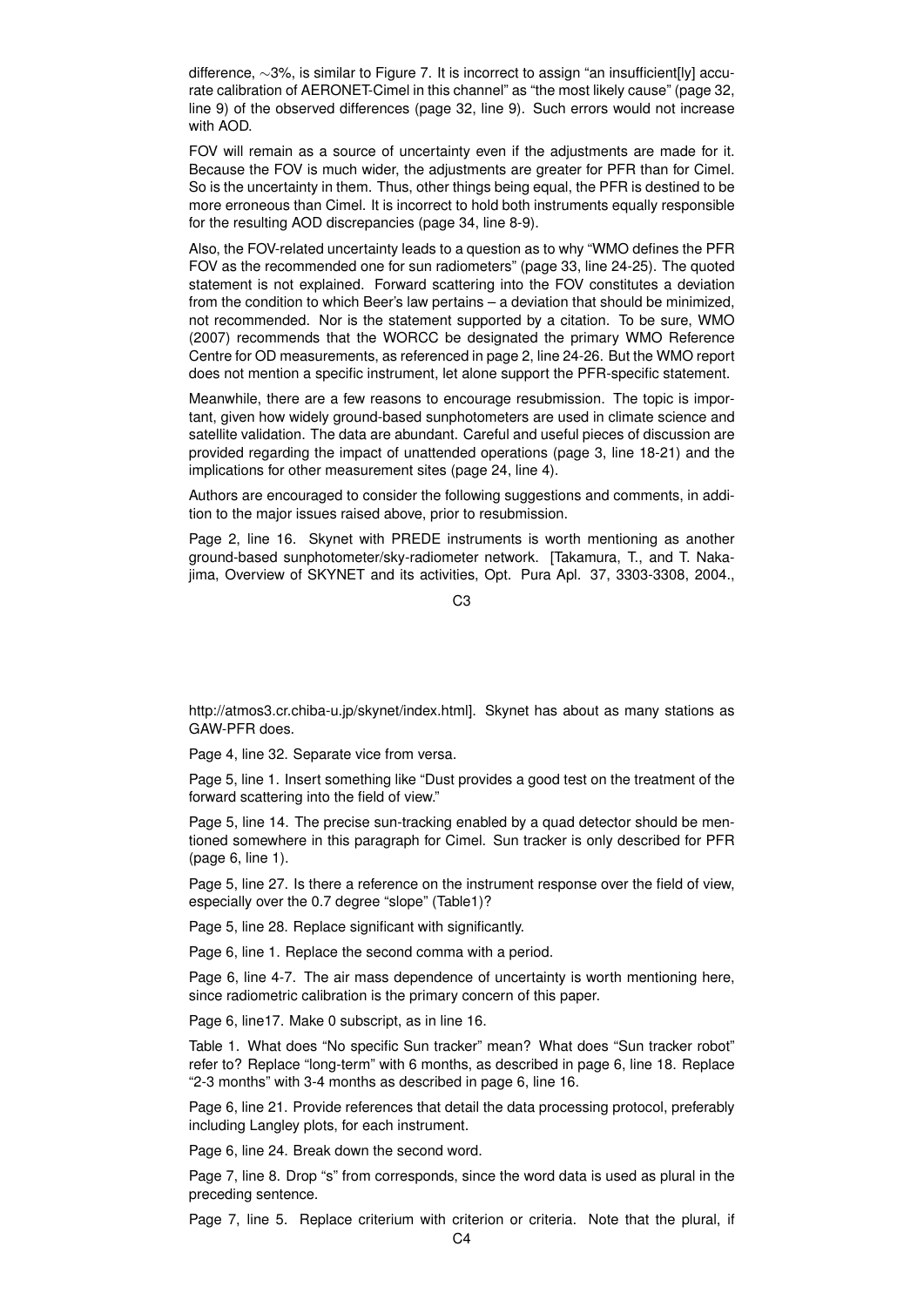chosen, requires changes in the rest of the sentence.

Page 9, line 3. Revise this sentence, as it contradicts with the fact that the agreement is achieved for less than 95% at 380 nm.

Page 9, line 5. Table 4 is expected to appear after Table 3. Revise numbering.

Page 9, line 6. Is the first period "2005-2010"? Table 2 has "2005-2009", as in page 12, line 1 and page 34, line 14.

Page 9, line 11. Explain how it is determined that problems in sun pointing were "the main cause" of AOD discrepancies between PFR and Cimel. Table 4 indicates that the fail rate decreased merely by one third - from 4.2% to 2.8% - at 500 nm upon the tracker update.

Page 9, line 11. This sentence implies that a sun tracker is not considered a part of the PFR instrument. That is surprising to those who perceive the tracker as an essential, fully-integrated component of a sun radiometer. It is like saying the steering wheel is not part of a car. Consider dropping the comma and the subsequent eight words.

Page 11, line 9. Replace "can be one of the main causes of part of" with "is the main cause of".

Page 11, line 10. Replace 5.4 with 5.3.

Page 11, line 16. Bring Kazadzis et al. before the first parenthesis, and drop the comma.

Page 12, line 3. Again it is not clear what supports the notion "the most important cause [. . .], which were associated with a poor pointing of GAW-PFR".

Page 12, line 5. Replace "of both periods" with "between the two periods".

Page 12, line 21. Elaborate on "MB values to be within 0.01 bias".

Page 12, line 23. Drop the first "and".

Page 13, line 2. This paragraph feels misplaced. It deserves to be a stand-alone subsection under Section 5.2. Combine it with the sixth paragraph of section 5.1.

Page 15, line 3. Remove the comma.

Page 15, line 19. "maximum value minus minimum value of AOD in one day" is less logical a metric for evaluating the calibration than the difference between the measurements at minimum and maximum air mass factor of the day.

Page 15, line 28. Insert a comma after "causes".

Page 15, line 29. Replace "worst" with worse.

Page 15, line 30. Replace the comma.

Page 17, line 10. Replace "a" with an.

Page 24, line 17. Explain what exactly is "more clearly" shown at 500 nm.

Figure 7. If this figure is to remain on the paper, note in the caption that an identical data set, PFR AOD, appears in both x and y axes, a practice generally discouraged. Also state that the numbers in the legend are rounded to the significant digits. This is to forestall questions as to why the black lines do not reach exactly  $(x,y)=(0,0)$ .

Page 26, line 7. "first" is misleading. Refer to previous studies such as Russell et al. [2004]. Replace "might play" with plays.

Table 9. "(14.9)" for 500 nm, AOD>0.1 is not consistent with the "AOD>0.10" row of Table 4.

Figure 8. Revise the caption, yaxis labels and legends to better clarify what are plotted.

Page 28, line 13. Replace "could lead" with leads.

Table 10. Complete the right-most vertical line.

Page 31, line 8. Explain in what way GAW-PFR is "the AOD reference globally" and

C5